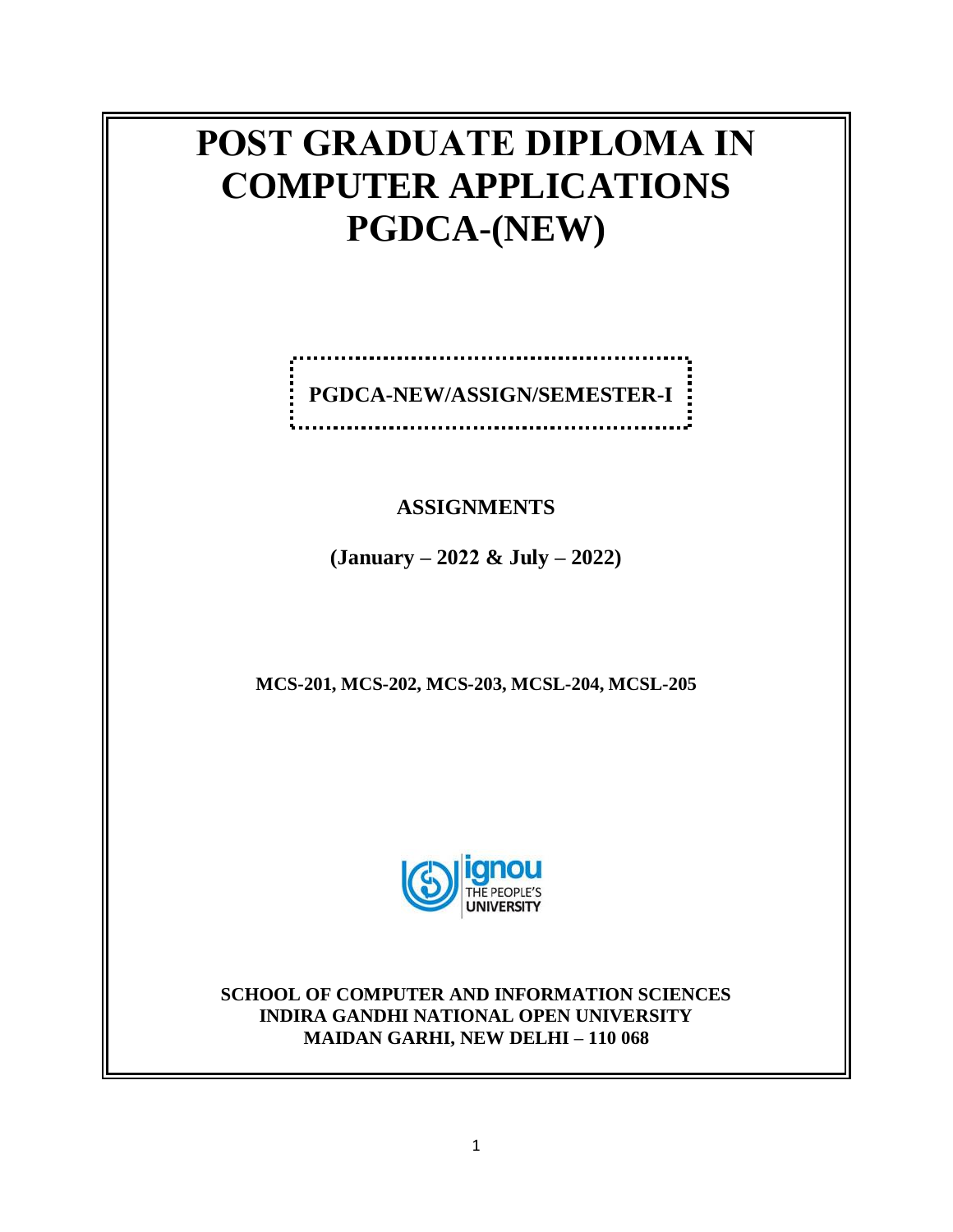# CONTENTS

| <b>Course</b><br><b>Assignment No.</b><br>Code |                              | <b>Submission-Schedule</b>                 |                                      |     |
|------------------------------------------------|------------------------------|--------------------------------------------|--------------------------------------|-----|
|                                                |                              | <b>For January-</b><br><b>June Session</b> | For July-<br><b>December Session</b> | No. |
| <b>MCS-201</b>                                 | PGDCA(1)/201/Assignment/22   | $31^{\text{st}}$ May, 2022                 | $31st$ October, 2022                 |     |
| <b>MCS-202</b>                                 | PGDCA(1)/202/Assignment/22   | $31^{\text{st}}$ May, 2022                 | $31st$ October, 2022                 | 5   |
| <b>MCS-203</b>                                 | PGDCA(1)/203/Assignment/22   | $31^{\text{st}}$ May, 2022                 | $31st$ October, 2022                 | 7   |
| <b>MCSL-204</b>                                | PGDCA(1)/L-204/Assignment/22 | $31^{\text{st}}$ May, 2022                 | $31st$ October, 2022                 | 9   |
| <b>MCSL-205</b>                                | PGDCA(1)/L-205/Assignment/22 | $31^{\text{st}}$ May, 2022                 | $31st$ October, 2022                 | 11  |

### **Important Notes**

- 1. Submit your assignments to the Coordinator of your Study Centre on or before the due date.
- 2. Assignment submission before due dates is compulsory to become eligible for appearing in corresponding Term End Examinations. For further details, please refer to PGDCA Programme Guide.
- 3. To become eligible for appearing the Term End Practical Examination for the lab courses, it is essential to fulfill the minimum attendance requirements as well as submission of assignments (on or before the due date). For further details, please refer to the PGDCA Programme Guide.
- 4. The viva voce is compulsory for the assignments. For any course, if a student submitted the assignment and not attended the viva-voce, then the assignment is treated as not successfully completed and would be marked as ZERO.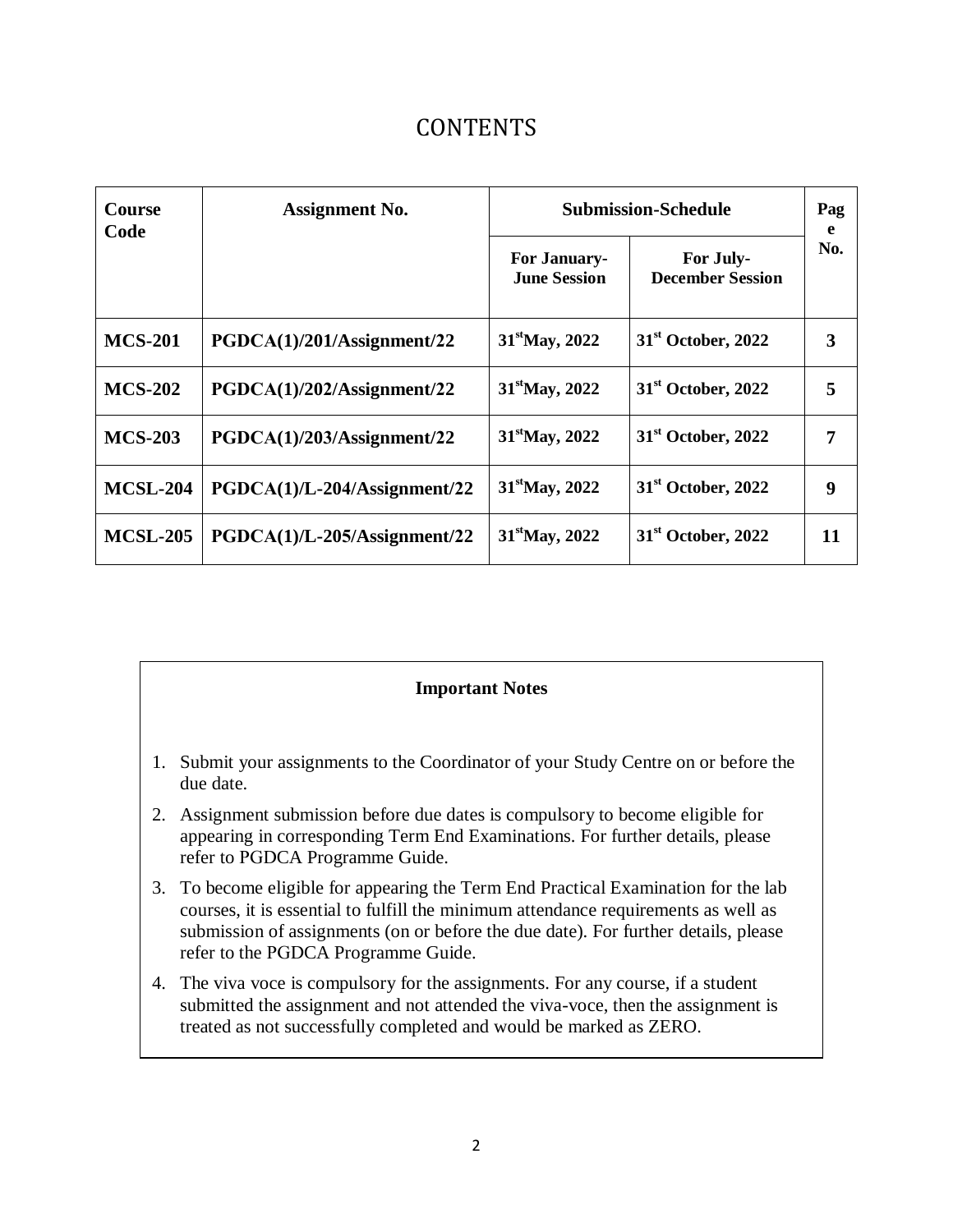| <b>Course Code</b>             | $\bullet$            | <b>MCS-201</b>                      |
|--------------------------------|----------------------|-------------------------------------|
| <b>Course Title</b>            | $\ddot{\phantom{a}}$ | Programming in C and PYTHON         |
| <b>Assignment Number</b>       | $\ddot{\cdot}$       | PGDCA(I)/201/Assignment/2022        |
| <b>Maximum Marks</b>           | $\ddot{\cdot}$       | 100                                 |
| Weightage                      | $\ddot{\cdot}$       | 30%                                 |
| <b>Last Date of Submission</b> | $\ddot{\phantom{a}}$ | 31stMay, 2022 (for January session) |
|                                |                      | 31stOctober, 2022(for July session) |

**There are sixteen questions in this assignment which carries 80 marks. Each question carries 5 marks. Rest 20 marks are for viva-voce. Answer all the questions from both the sections i.e. Section A and Section B. You may use illustrations and diagrams to enhance the explanations. Include the screen layouts also along with your assignment responses. Please go through the guidelines regarding assignments given in the Programme Guide for the format of presentation.**

### **SECTION-A (C-Programming)**

**Question1:** Write an algorithm, draw a flow chart and write its corresponding C program to convert a Binary number to its equivalent Decimal number. **(5 Marks)**

**Question 2:** Write an algorithm and flowchart to calculate the roots of quadratic equation  $AX^2 + BX + C = 0$ . Transform your algorithm in to an equivalent C program. **(5 Marks)** 

**Question 3:** Write a C program to generate the following pattern: **(5 Marks)**

**\* \* \* \* \* \* \* \* \*** 

**Question 4:** Write a C program to perform the following operation on matrices of dimension (3 X 3) a) Addition b) Multiplication **(5 Marks)**

**Question 5:** Write a C program to take a list of N numbers, separate even and odd numbers and put them in two appropriate files (evenfile and oddfile). Use File Handling concept. **(5 Marks)**

**Question 6:** Write a program to enter a list of strings and rearrange them in alphabetical order, using a one-dimensional array of pointers, where each pointer indicates the beginning of a string. **(5 Marks)**

**Question 7:** Write a C program to sort a list of N numbers **(5 Marks)** 

**Question 8:** Write a C program to print reverse of a string (without using strrev() function), and checks that the entered string is a palindrome or not **(5 Marks)**

### **SECTION-B (PYTHON-Programming)**

**Question 9**: Write a program in Python Program to display the Fibonacci Sequences up to nth term where n is provided by the user **(5 Marks)**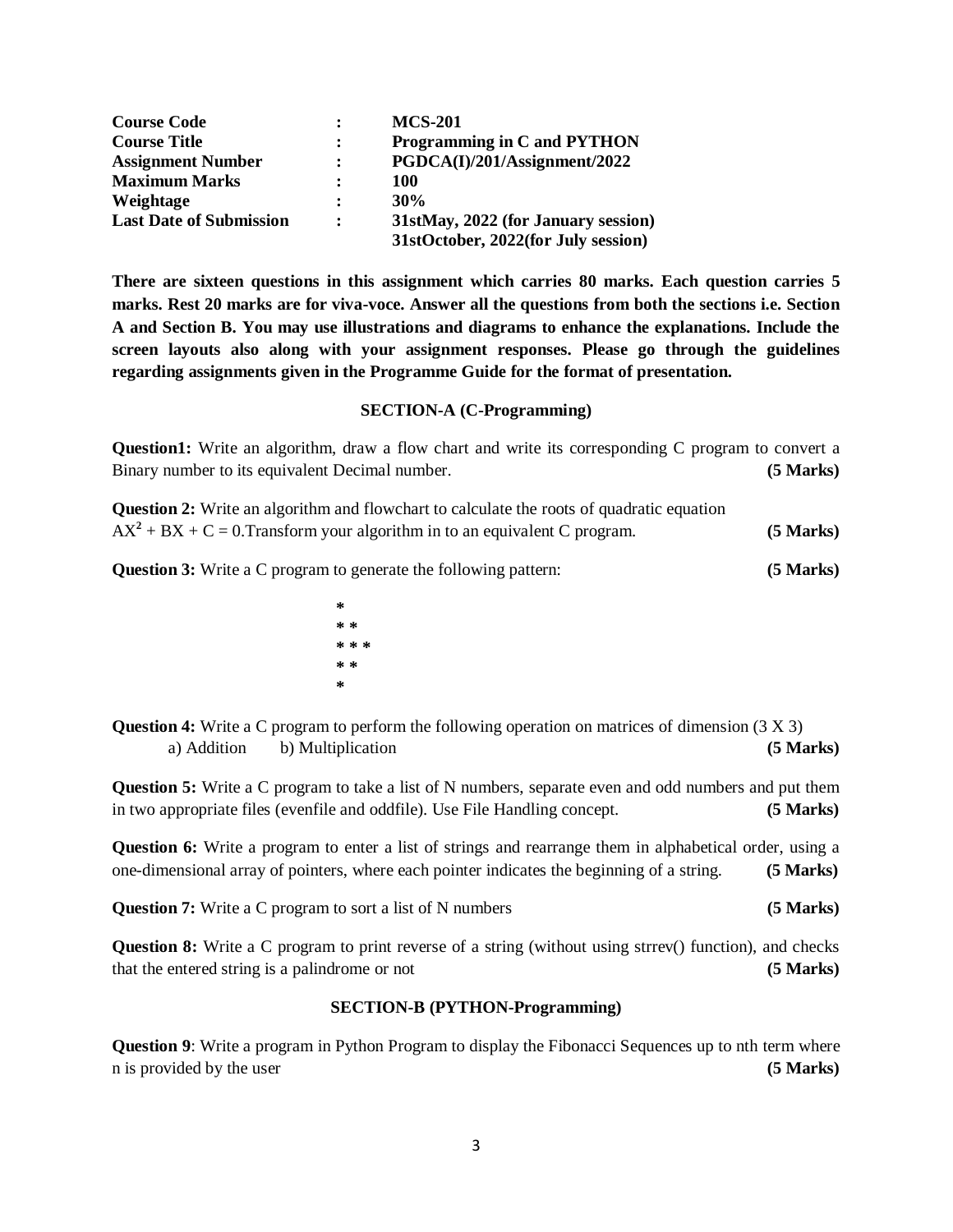**Question 10:** Write a Program in Python that Accepts a Sentence and Calculate the Number of Digits, Uppercase and Lowercase Letters **(5 Marks)**

**Question 11:** Create a module series.py containing functions to determine Fibonacci series and Exponential series. Import the module created to make it accessible, and Call the functions of that module with module name . Demonstrate the access of functions in the module created. **(5 Marks)** 

**Question 12:** Differentiate Between Modules and Scripts, give suitable python code for each

 **(5 Marks) Question 13:** Differentiate Between Co-routines and Sub-routines, give suitable python code for each **(5 Marks) Question 14:** Write Short notes on Generators, Iterators and Decorators give suitable python code for each **(5 Marks) Question 15:** Write a Program in Python to check if a given year is a leap year **(5 Marks)** 

**Question 16:** Briefly discuss the Lambda, map() and filter() function; with suitable code for each

**(5 Marks)**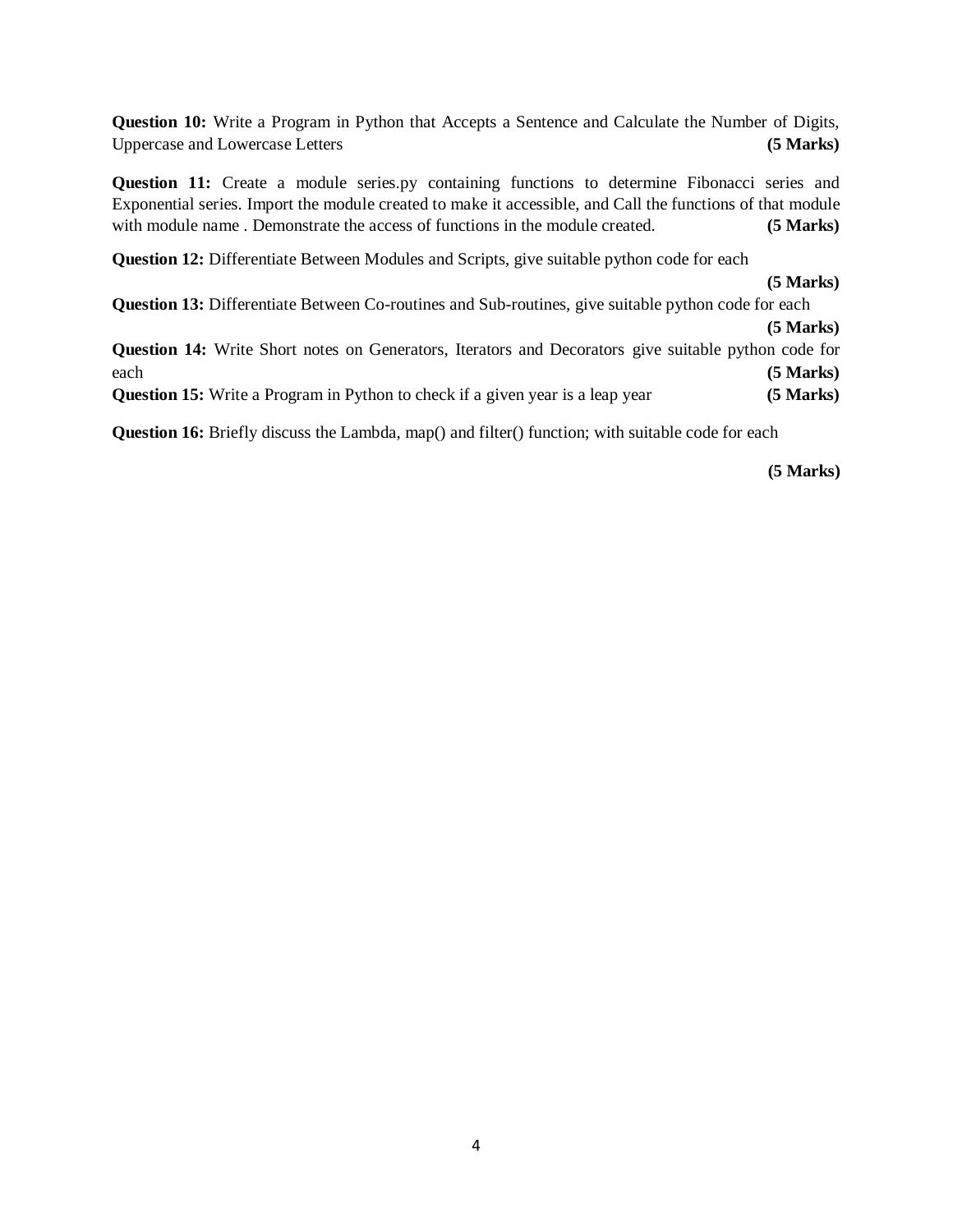**Course Code : MCS-202 Course Title : Computer Organisation Assignment Number : PGDCA(1)/202/Assign/2022 Maximum Marks : 100 Weightage : 25% Last Dates for Submission : 31st May, 2022 (for January Session) 31st October, 2022 (for July Session)**

**There are four questions in this assignment, which carries 80 marks. Rest 20 marks are for viva voce. You may use illustrations and diagrams to enhance the explanations. Please go through the guidelines regarding assignments given in the Programme Guide for the format of presentation. Answer to each part of the question should be confined to about 300 words. Make suitable assumption, if any.**

**Question 1:** (covers Block1) **(2 marks each × 10 parts =20 Marks)** 

- (a) Explain the Harvard architecture with the help of a diagram.
- (b) Explain how Harvard architecture is different from the von Neumann Architecture.
- (c) Perform the following conversion of numbers:
	- (i) Decimal  $(8734595454)_{10}$  to binary and hexadecimal.
	- (ii) Hexadecimal  $(B1DFEC1)$ <sub>h</sub> to Octal.
	- (iii) String "ASCII to UTF 16" to UTF 8
	- (iv) Octal  $(6703421)$ <sub>0</sub> to Decimal
- (d) Simplify the following function using K-map:  $F(A, B, C, D) = \sum (0, 1, 3, 4, 5, 6, 7, 14, 15)$ . Draw the circuit for the function using NAND gates.
- (e) Consider the Adder-Subtractor circuit given in Unit 3 of Block 1. Explain how this circuit will perform subtraction (A-B), if the value of A is 0111 and B is 0011. You must list all the bit values including  $C_{in}$  and  $C_{out}$  and overflow condition, if any.
- (f) Explain the functioning of a  $4\times1$  multiplexer. You should draw its truth table and explain its logic diagram with the help of an example input.
- (g) Assume that a source data value 0011 was received at a destination as 0001. Show how Hamming's Error-Correcting code will be appended to source data, so this error of one bit is identified and corrected at the destination. You may assume that error while transmission occurs only in the source data and not in the code.
- (h) Explain functioning of JK flip flop with the help of a logic diagram and characteristic table. Also draw and explain the excitation table of this flip-flop.
- (i) Explain the functioning of a 3-bit Synchronous counter with the help of a diagram.
- (j) Represent  $(-54.5)_{10}$  and  $(0.0625)_{10}$  in IEEE 754 single precision format.

### **Question 2:** (covers Block 2) (4 marks each  $\times$  5 parts =20 Marks)

(a) What is SRAM? How is it different to DRAM? Define the access time of a Hard disk. How is access time of hard disk is computed? Explain with the help of an example. Also differentiate between CLV and CAV types of disk organisation.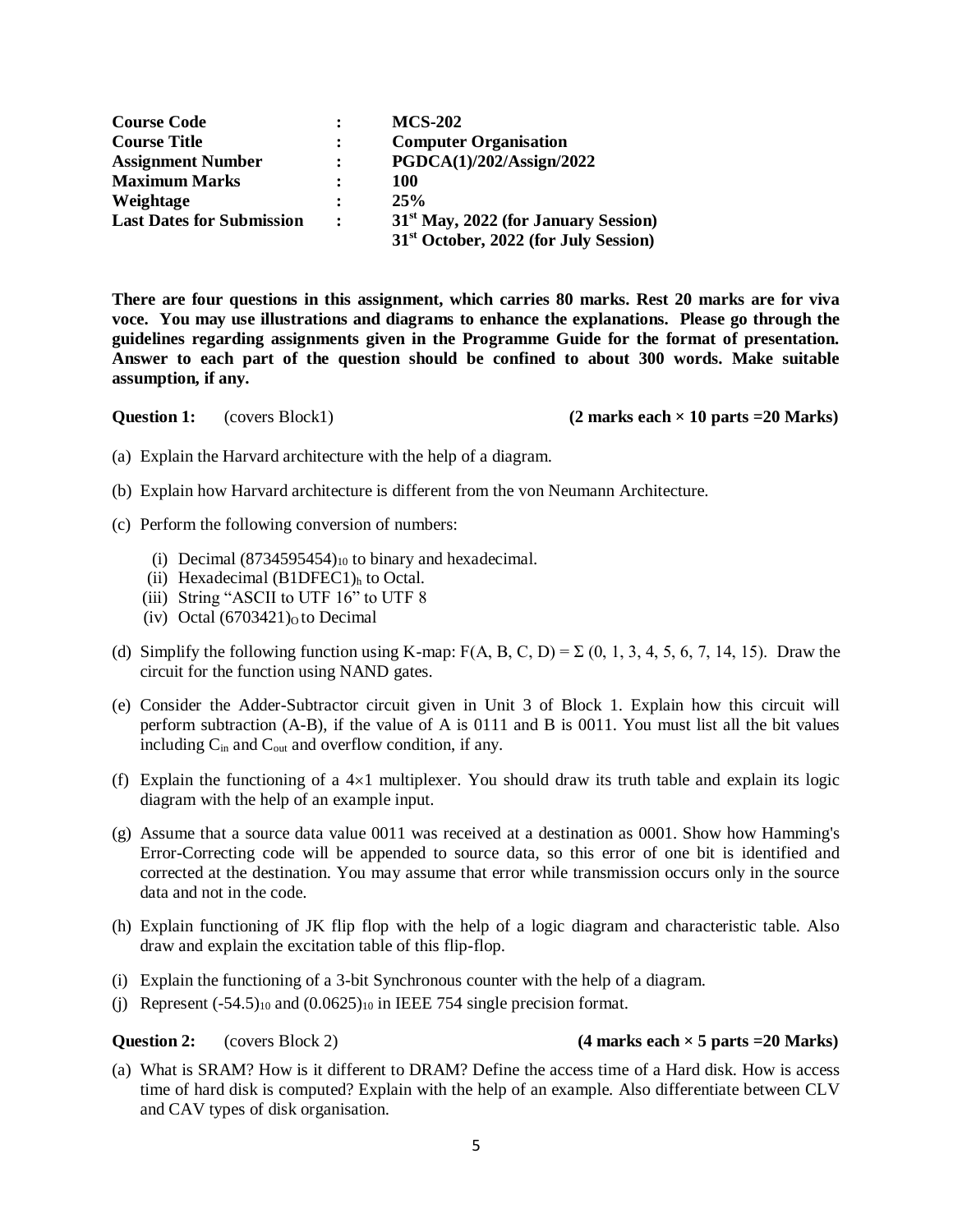- (b) Explain the following cache to main memory mapping schemes with the help of an example and suitable diagram.
	- (i) Associative cache mapping
	- (ii) Two way set associative cache mapping
- (c) What is an Input/Output processor? Why is it needed? What are the functional similarities and differences between I/O processor and DMA module?
- (d) Explain the concept of Programmed I/O and Interrupt driven I/O techniques. How are these two techniques different? In what situation, would you use the Interrupt driven I/O?
- (e) Explain the technology of two Input and two output devices in details.

### **Question 3:** (Covers Block 3) (4 marks each  $\times$  5 parts =20 Marks)

- (a) What are different types of instruction supported by a computer? Explain at least two instructions of each type.
- (b) Using a diagram showing content of sample memory and registers, explain the following addressing modes – Register Indirect addressing, Relative addressing, Index addressing and Base register addressing. (You should show instruction, operands and addresses in the diagram.)
- (c) What is a micro-operation? Explain different types of micro-operations with the help of one example each.
- (d) Explain the design of a simple ALU and micro-operations supported by it.
- (e) What is the need of RISC? How are RISC processors different than the CISC processors? Explain with the help of a diagram, how the large register file in RISC is useful for procedure calls.

**Question 4:** (Covers Block 4) **(5 marks each × 4 parts =20 Marks)**

- (a) Explain different set of registers used in 8086 micro-processor. Also explain the utility of all the segment registers with the help of examples.
- (b) What is the use of IVT? Explain with the help of a diagram. Write a program using 8086 assembly language to output a string "Use assembly program for speed".
- (c) Write a program in 8086 assembly language, which converts a two-digit ASCII number to a packed BCD number. Explain each step of the program.
- (d) List the characteristics of the following:
	- (i) Multiprocessors
	- (ii) Multiport memory
	- (iii) Inter processor communication and synchronization
	- (iv) Multi-core processors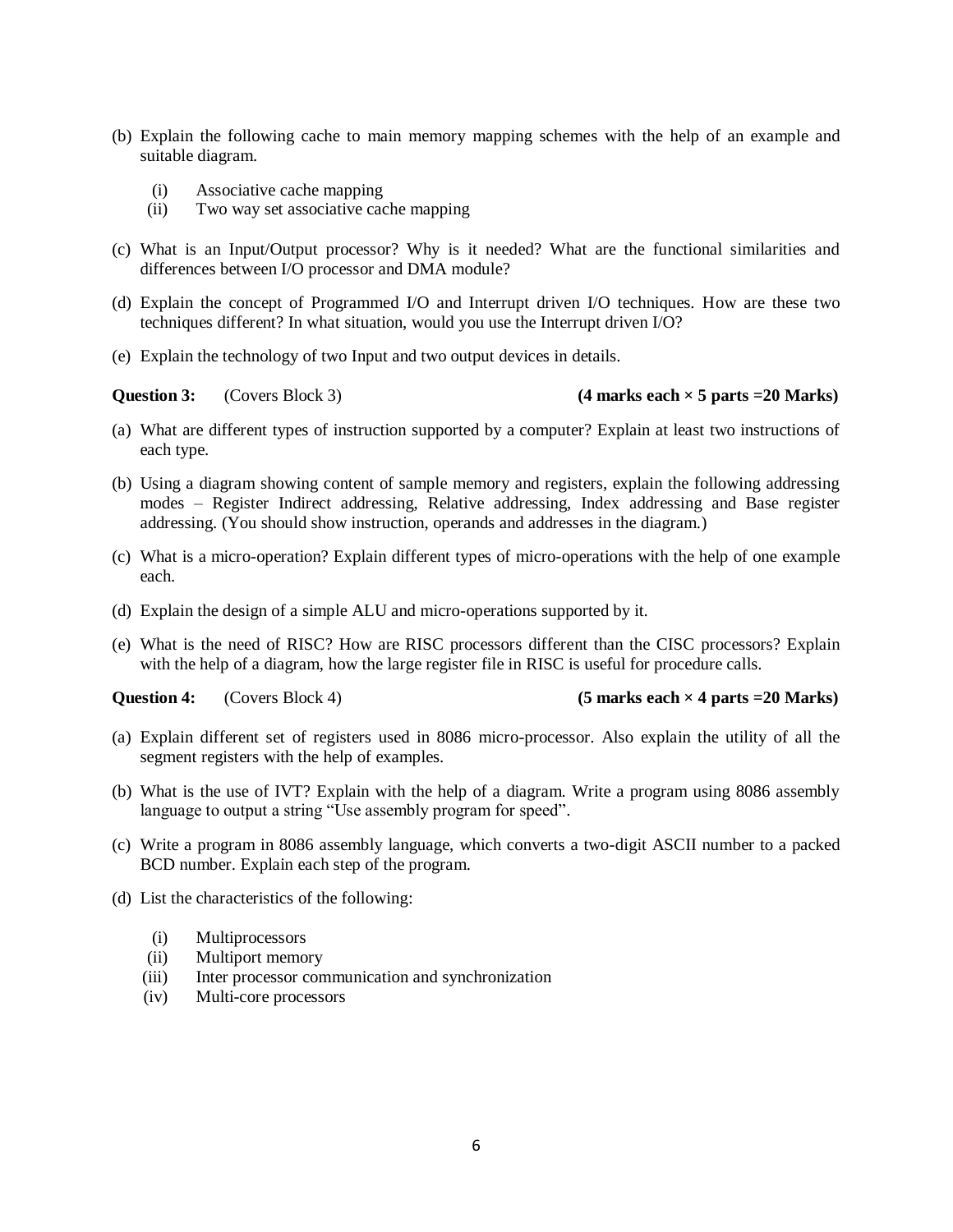| <b>Course Code</b>             | $\bullet$      | <b>MCS-203</b>                                    |
|--------------------------------|----------------|---------------------------------------------------|
| <b>Course Title</b>            |                | <b>Operating Systems</b>                          |
| <b>Assignment Number</b>       | $\ddot{\cdot}$ | PGDCA(1)/203/Assignment/22                        |
| <b>Maximum Marks</b>           |                | 100                                               |
| Weightage                      | $\ddot{\cdot}$ | 30%                                               |
| <b>Last Date of Submission</b> | $\ddot{\cdot}$ | 31 <sup>st</sup> May, 2022 (for January Session)  |
|                                |                | 31 <sup>st</sup> October, 2022 (for July Session) |

**This assignment has five questions carrying 80 marks. Answer all questions. Rest 20 marks are for viva voce. You may use illustrations and diagrams to enhance the explanations. Please go through the guidelines regarding assignments given in the Programme Guide.** 

### **Question 1: (15 Marks)**

Consider the following set of processes, with the length of the CPU burst time given in milliseconds.

| Process | Burst time | Priority |
|---------|------------|----------|
|         |            |          |
| P2      |            |          |
| P3      |            |          |
| P4      |            |          |
| P5      |            |          |

The processes are assumed to have arrived in the order P1, P2, P3, P4 and P5 all at time 0.

- a. Draw four Gantt charts illustrating the execution of these processes using FCFS, SJF a nonpreemptive priority (a smaller priority number implies a higher priority) and Round Robin (quantum=2) scheduling.
- b. What is the turnaround time of each process for each of the scheduling algorithm in (a)?
- c. What is the waiting time of each process for each of the scheduling algorithm in (a)?
- d. Which of the schedules in (a) results in minimal average waiting time (overall processes)?

### **Question 2: (10 Marks)**

Write a program in C to implement Banker's Algorithm to avoid Deadlock. Also explain the code briefly.

### **Question 3: (15 Marks)**

Consider the following page-reference string: 1, 2, 3, 4, 2, 1, 5, 6, 2, 1, 2, 3, 7, 6, 3, 2, 1, 2, 3, 6.

How many page faults would occur for the following replacement algorithms, assuming three frames? Remember all frames are initially empty. a. FIFO replacement b. LRU replacement c. Optimal

Mention the merits and demerits of each of the above algorithms.

### 7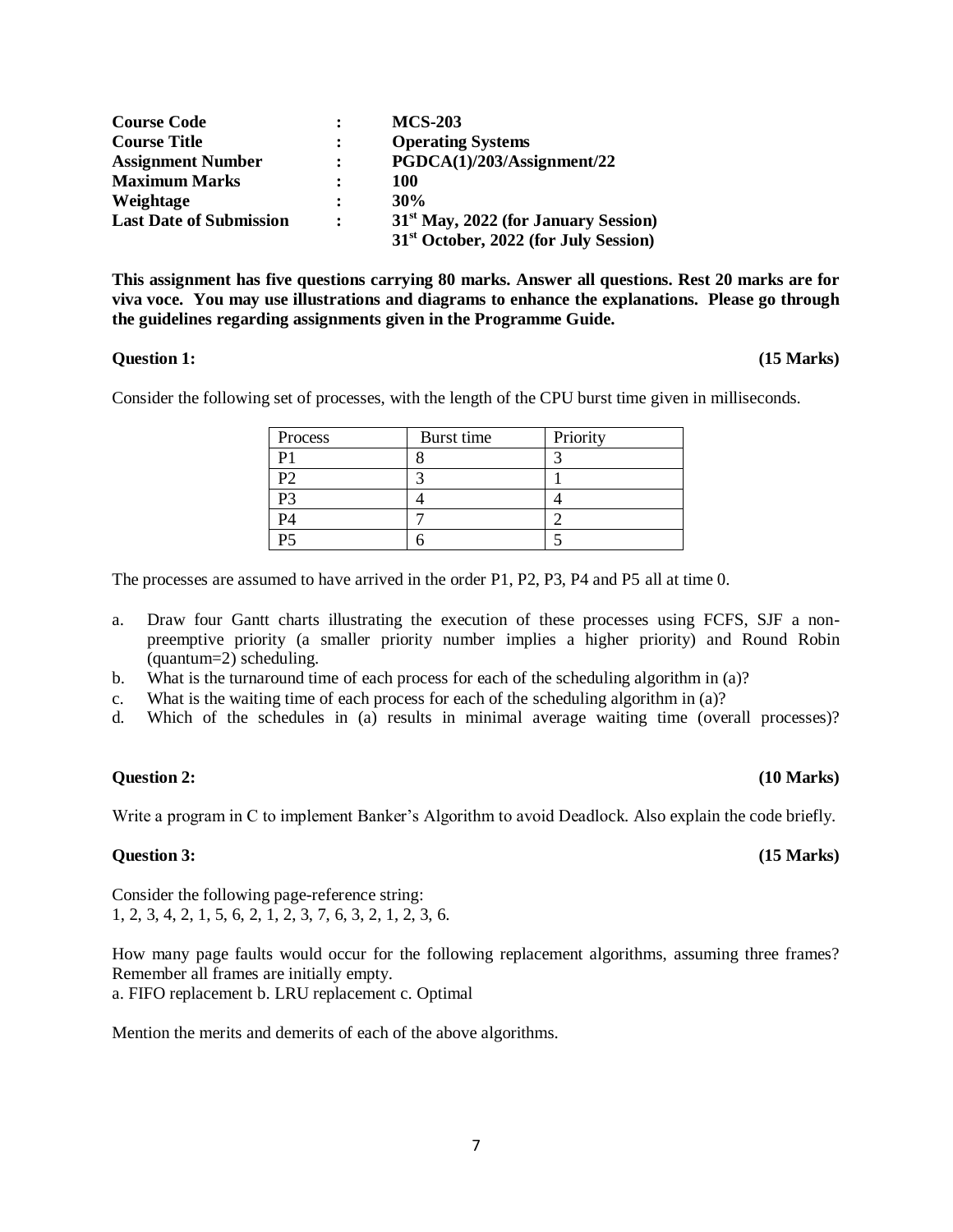### **Question 4:** (10 Marks)

On a disk with 1000 cylinders, numbers 0 to 999, compute the number of tracks the disk arm must move to satisfy all the requests in the disk queue. Assume the last request serviced was at track 345 and head is moving to track 0. The queue in FIFO order contains requests for the following tracks: 123, 874,692, 475, 105, 376. Perform the computation for the following disk scheduling algorithms: (a) FIFO (b) SSTF (c) SCAN (d) LOOK

### **Question 5:**

- (a) What is the cause of thrashing? How does the system detect thrashing? Once it detects thrashing, what can the system do to eliminate this problem? **(5 Marks)**
- (b) Explain in detail how semaphores and monitors are used to solve the Dining-Philosopher problem. **(10 Marks)**

### **Question 6:** (15 Marks) *Question 6:*

Android has continued upgrading since it was first launched a few years ago. The latest version is Android 12 released in October 2021. Mention its functions and also compare this with the earlier versions namely Android 10 (released in Sept, 2019) and Android 11(released in Sept, 2020).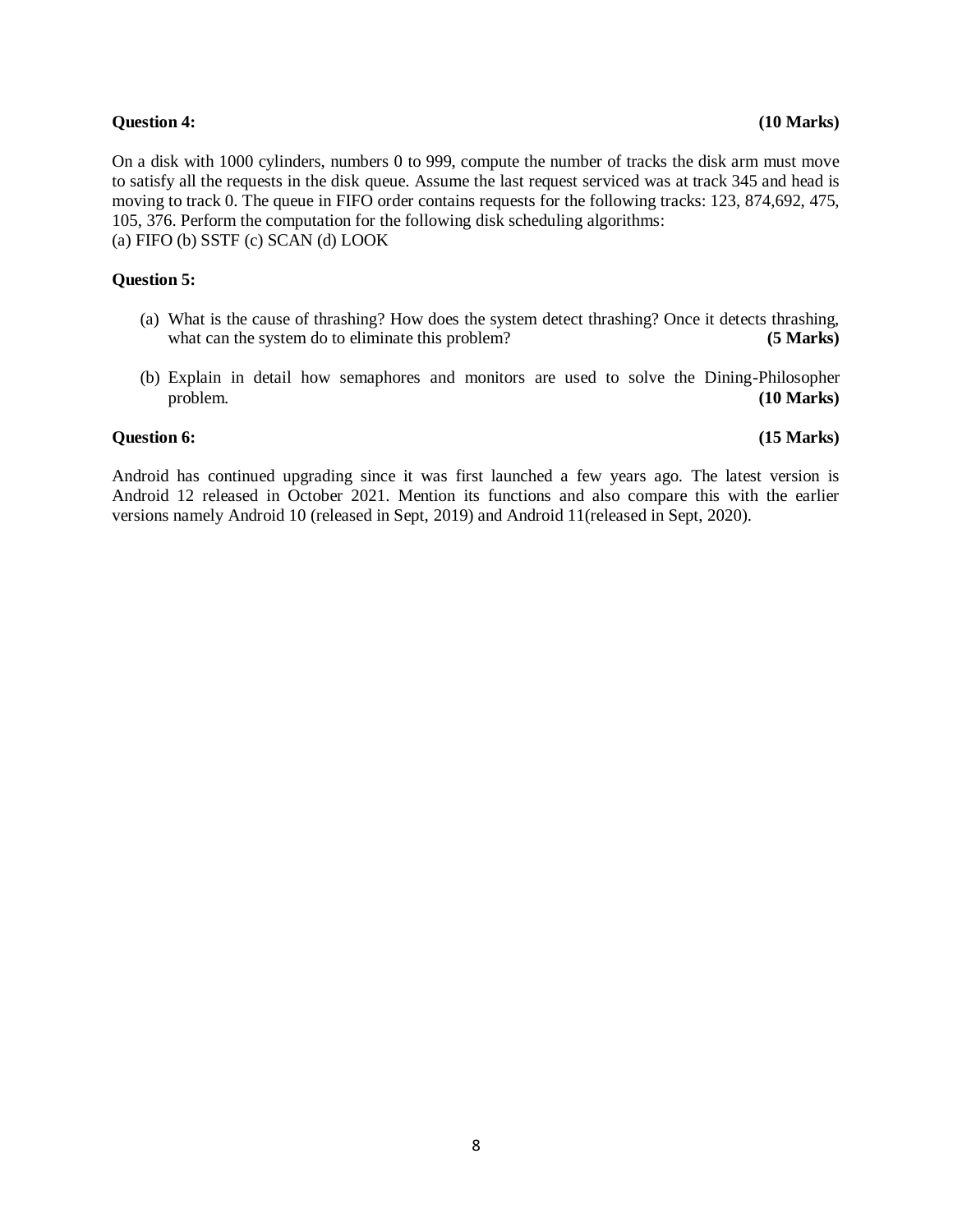| <b>Course Code</b>               |                      | <b>MCSL-204</b>                                   |
|----------------------------------|----------------------|---------------------------------------------------|
| <b>Course Title</b>              | $\ddot{\phantom{a}}$ | <b>WINDOWS and LINUX Lab</b>                      |
| <b>Assignment Number</b>         | $\ddot{\cdot}$       | $PGDCA(1)/L-204/Lab$ Assignment/22                |
| <b>Maximum Marks</b>             | $\ddot{\cdot}$       | 100                                               |
| Weightage                        | $\ddot{\cdot}$       | 30%                                               |
| <b>Last Dates for Submission</b> | $\ddot{\cdot}$       | 31 <sup>st</sup> May 2022 (for January Session)   |
|                                  |                      | 31 <sup>st</sup> October, 2022 (for July Session) |

**The assignment has two parts A and B. Answer all the questions. Each part is for 20 marks. WINDOWS and LINUX lab record carries 40 Mark s. Rest 20 marks are for viva voce. You may use illustrations and diagrams to enhance the explanations. Please go through the guidelines regarding assignments given in the PGDCA Programme Guide for the format of presentation. If any assumptions made, please state them.**

### **PART-I Windows 10**

**Question 1:** For the following given tasks of Windows 10, write the step-by-step procedure as well as attach the main screen shots: **(***a to e***: 10 Marks)**

(a) Add any Gadget on the Desktop

(b) Set Screen Save that can run after 1 minute of idle time.

(c) **Add apps:** (i) PDF Reader (ii) OneNote or similar app (iii) Photos (iv) Microsoft Edge

(d) Scheduling file backups.

(e) Resolving a Driver Problem Using Recovery Boot Options.

(f) Use the following WINDOWS Accessories: **(5 Marks)**

- (i) Character Map
- (ii) Snipping Tool
- (iii) Steps Recorder
- (iv) Sticky Notes
- (v) XPS Viewer

(g) Use the following Administrative Tools and write the steps and purpose (include screenshots):

- (i) Event Viewer
- (ii) Performance Monitor
- (iii) Resource Monitor
- (iv) Defragment and Optimize Drives
- (v) Computer Management

 **(5 Marks)**

9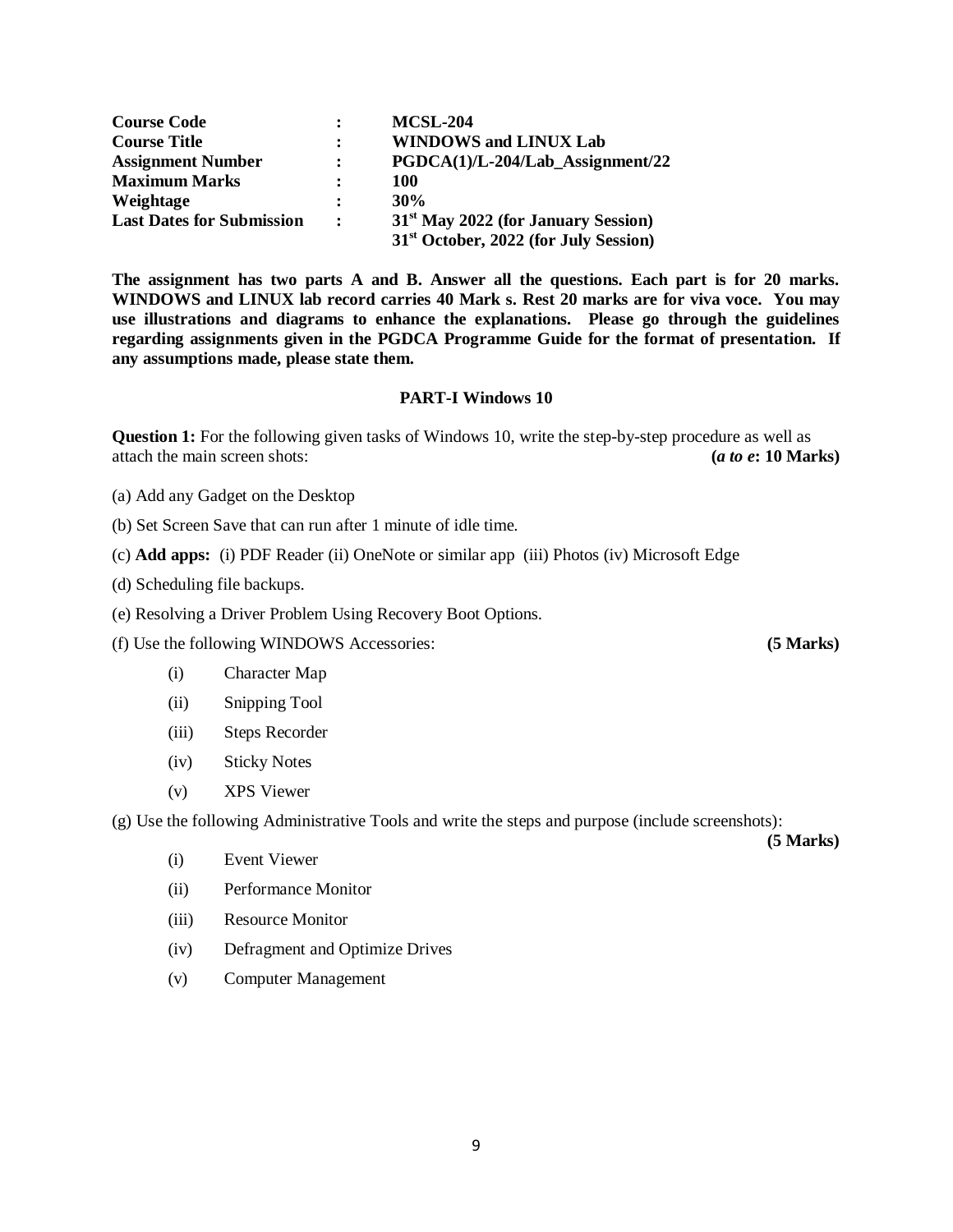### **PART-II: LINUX**

### **Question 1:**

Write the LINUX commands for the following: **(5 Marks)** (5 Marks)

- (a) To connect to a remote machine to download or upload files.
- (b) To print a file using standard print command
- (c) To set an environment variable
- (d) To change the command prompt from **\$** to \*.
- (e) To grant the permissions of **r w x** to the *user* and **read only** permission to the *group* and *others* for all the files in a current directory.
- (f) To set date and time.
- (g) To list all the files in the current directory whose file names starts with *a*.
- (h) To displays the first 5 lines of any text file.
- (i) To split a file *splittest*, which is containing 10 lines into 5 lines each which are directed to two various files.
- (j) To remove files starting with alphabet *c* from your directory.

### **Question 2:**

- (a) Write a shell program to count no. of characters, vowels, special symbols and blank spaces in a given file provided by the user as input and individually display the count. **(5 Marks)**
- (b) Write a shell script to check whether the year given as input is a leap year or not. **(5 Marks)**
- (c) Write a shell script to add two matrices A and B of size 3X3 matrix. **(5 Marks)**